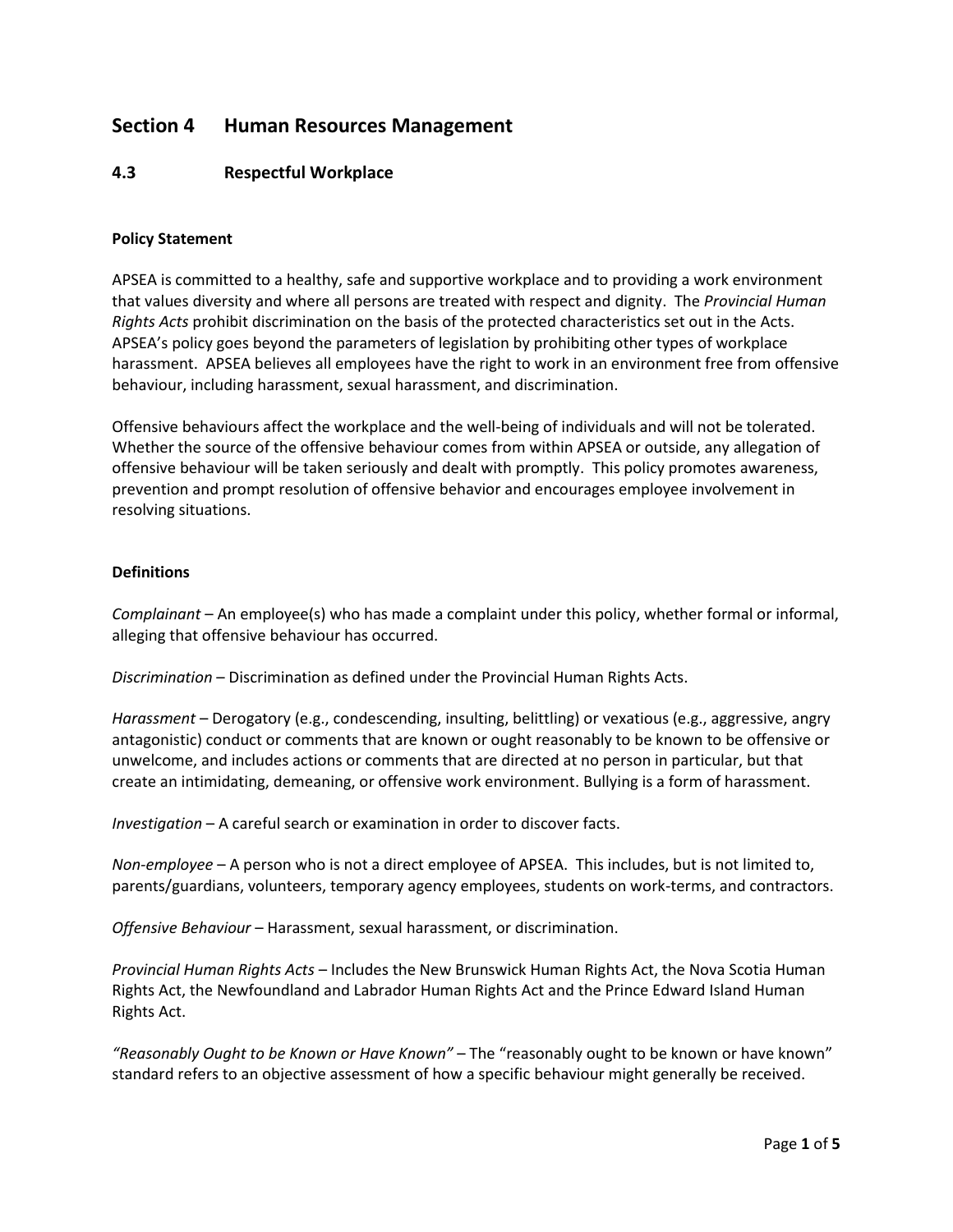*Respondent* – An employee(s) or non-employee against whom allegations of offensive behaviour is made through the formal or informal complaint process; and includes a supervisor who is alleged to have failed to take reasonable action in the circumstances to protect an employee from offensive behaviour.

*Retaliation* – Taking or threatening to take an unjustified employment action against an employee who has made a complaint or participated in an investigation under this policy. Retaliation may include any negative changes in the terms and conditions of an employee's employment, including transfers, changes in work schedule or assignments, negative performance evaluations, unwarranted discipline, harassment, denial of promotion or work schedule requests, or denial of training. Retaliation may also include any offensive behaviour toward the employee by another employee. Retaliation does not include a complaint or a response to a complaint, made in good faith, under this policy.

## *Sexual Harassment*

- i. Vexatious sexual conduct or a course of comment that is known or ought reasonably to be known as unwelcome.
- ii. A sexual solicitation or advance made to an individual where the other individual is in a position to confer a benefit on, or deny a benefit to, the individual to whom the solicitation or advance is made, where the individual who makes the solicitation or advance knows or ought reasonably to know that it is unwelcome.
- iii. A reprisal or threat of reprisal against an individual for rejecting a sexual solicitation or advance.
- iv. Comments, gestures or physical conduct of a sexual nature, or actions or comments with a sexual connotation or component that are directed at no person in particular but that create an intimidating, demeaning or offensive work environment, where an individual knows or ought to reasonably know that the behaviour is unwelcome.

*Supervisor* – Any APSEA employee who has responsibility for the supervision of staff, including the Superintendent and Directors.

*Workplace* – Any place occupied by an employee as part of their employment which includes, but is not limited to, lunchrooms, a client's home or work site, vehicle, training events, conferences, business travel, work-related social gatherings, or other location where an employee is engaged in activity associated with employment.

## **Policy Objectives**

This policy seeks to:

- Promote awareness for employees and create understanding as to what is considered offensive behaviour.
- Provide a work environment that is free from all forms of offensive behaviour.
- Ensure offensive behaviour is addressed and eliminated from the workplace.

## **Application**

This policy applies to all APSEA employees and to all situations that involve employees as well as nonemployees while working at APSEA or participating in APSEA programs.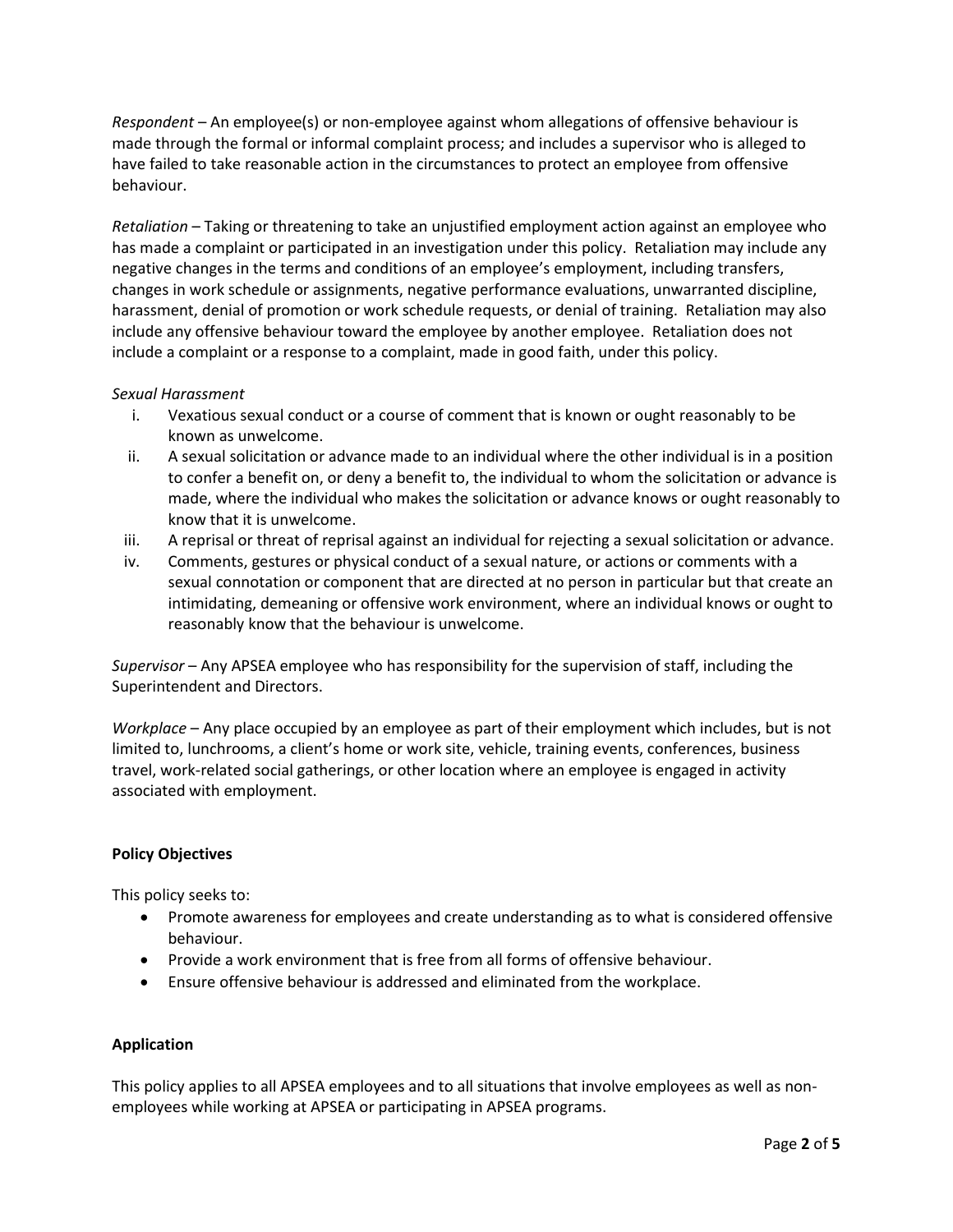#### **Policy Directives**

Supervisors are expected to be role models and take reasonable measures to ensure a work environment that is free from offensive behaviour. A supervisor who becomes aware of an alleged violation of this policy is required to take reasonable action in the circumstances to address the allegation.

Supervisors are expected to take all reasonable steps to ensure employees do not act offensively toward other employees, non-employees or clients.

Nothing in this policy restricts a supervisor's authority and obligation to manage the performance of employees or take appropriate disciplinary action when necessary.

All information regarding a complaint is to be treated as confidential and will be disclosed on a need-toknow basis only.

Information related to a Respectful Workplace complaint, whether formal or informal, will not be held on an employee's file. Disciplinary action resulting from a Respectful Workplace matter will be held on an employee's file in accordance with the appropriate collective agreement.

Complaints should be undertaken with great care because they may result in damage to the respondent's reputation and disruptions in the workplace. Complaints which are frivolous, vexatious or made in bad faith may result in disciplinary action against the complainant.

Support will be provided, as necessary, to remove barriers to the complaint process for individuals with disabilities and/or low literacy skills.

Retaliation is prohibited against anyone who has made a complaint or has participated in an investigation under this policy. Retaliation may result in disciplinary action.

A complaint under this policy shall be made within 12 months of the alleged offensive behavior. In extenuating circumstances, complaints may be considered beyond 12 months, in consultation with the Superintendent.

The rules of procedural fairness govern all activities under the complaint process. An individual against whom allegations of offensive behavior have been made shall be made aware of the allegation and be provided with opportunity to respond to them.

Complaints will be processed efficiently and as expeditiously as possible in the circumstances, in accordance with time limits established in this policy and related procedures. The Superintendent may extend deadlines where it is necessary to ensure procedural fairness or otherwise in the best interest of the parties.

## Resolution Options

The following resolution options are available to all employees (see APSEA's Respectful Workplace Procedure for more information). Selection of either option does not supersede or eliminate the right of bargaining unit employees to the grievance procedure.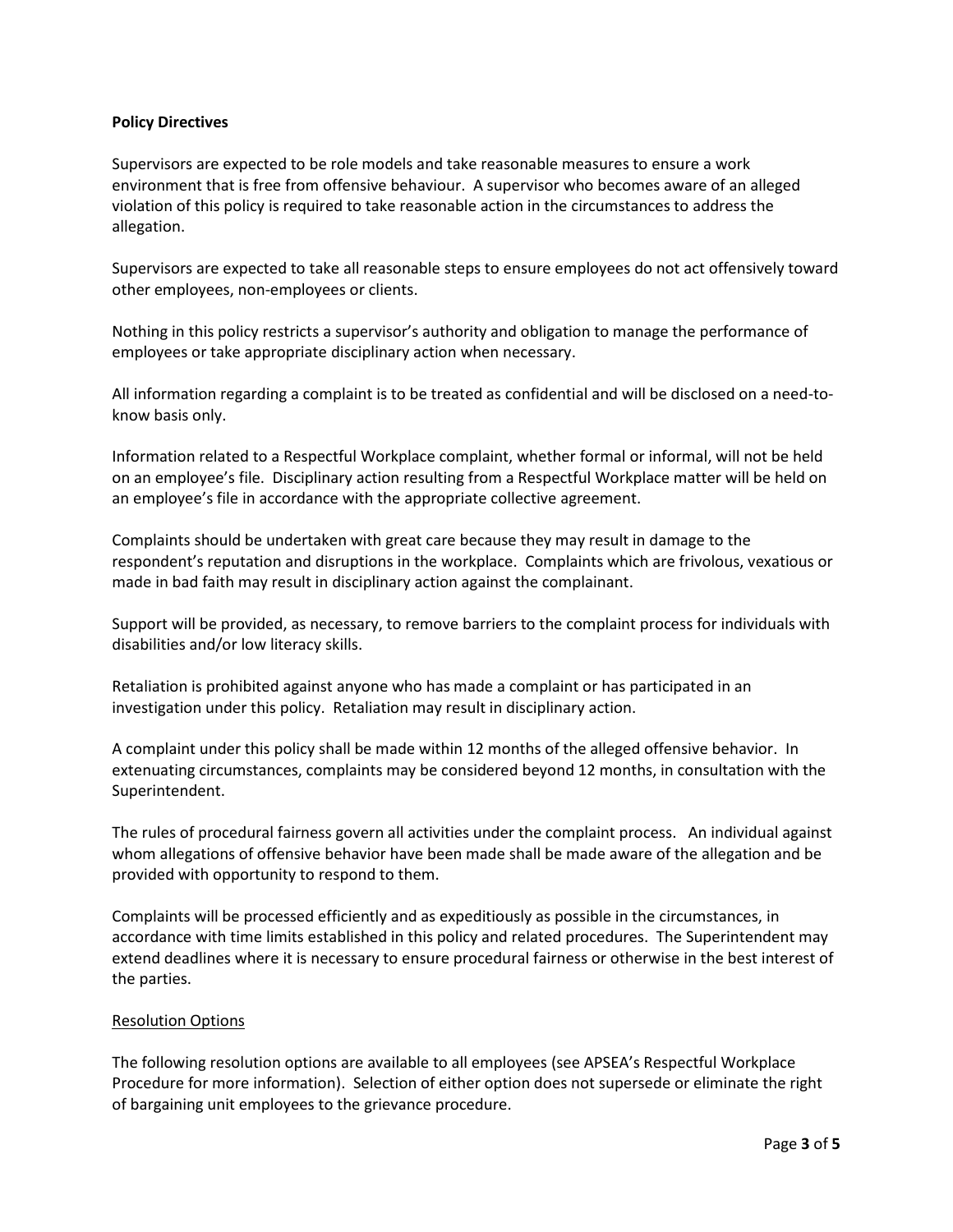## *Informal Process*

- Employees who believe they are experiencing offensive behaviour may choose to speak directly with the person(s) and inform them that their behaviour is unwelcome and must stop.
- Employees may choose to make an informal complaint to a supervisor.

## *Formal Process*

Employees may choose to make a formal complaint to the Superintendent.

#### Other Options

Complainants may, instead of the complaint procedures under this policy, file a complaint under any of the following options where applicable:

- Grievance Procedure Bargaining unit employees may file a grievance pursuant to the applicable collective agreement. For additional information about the grievance procedure, employees may contact their union.
- Complaint to the Provincial Human Rights Commission
- Complaint under the Criminal Code

#### **Accountability**

*The Superintendent and Directors* are responsible for:

- Modeling respect.
- Taking steps to create an environment free from offensive behaviour.
- Responding to allegations of offensive behaviour through the informal and formal complaint process.
- Determining appropriate action in response to investigative findings.
- Determining whether further action is required where an individual wishes to abandon a formal complaint.

*Supervisors* are responsible for:

- Modeling respect.
- Taking action to protect employees and others from offensive behaviour.
- Responding to allegations of offensive behaviour through the informal complaint process.
- Determining whether further action is required where an individual wishes to abandon an informal complaint.

*Employees* are responsible for:

- Treating all persons with respect and dignity.
- Cooperating with respectful workplace processes as required.